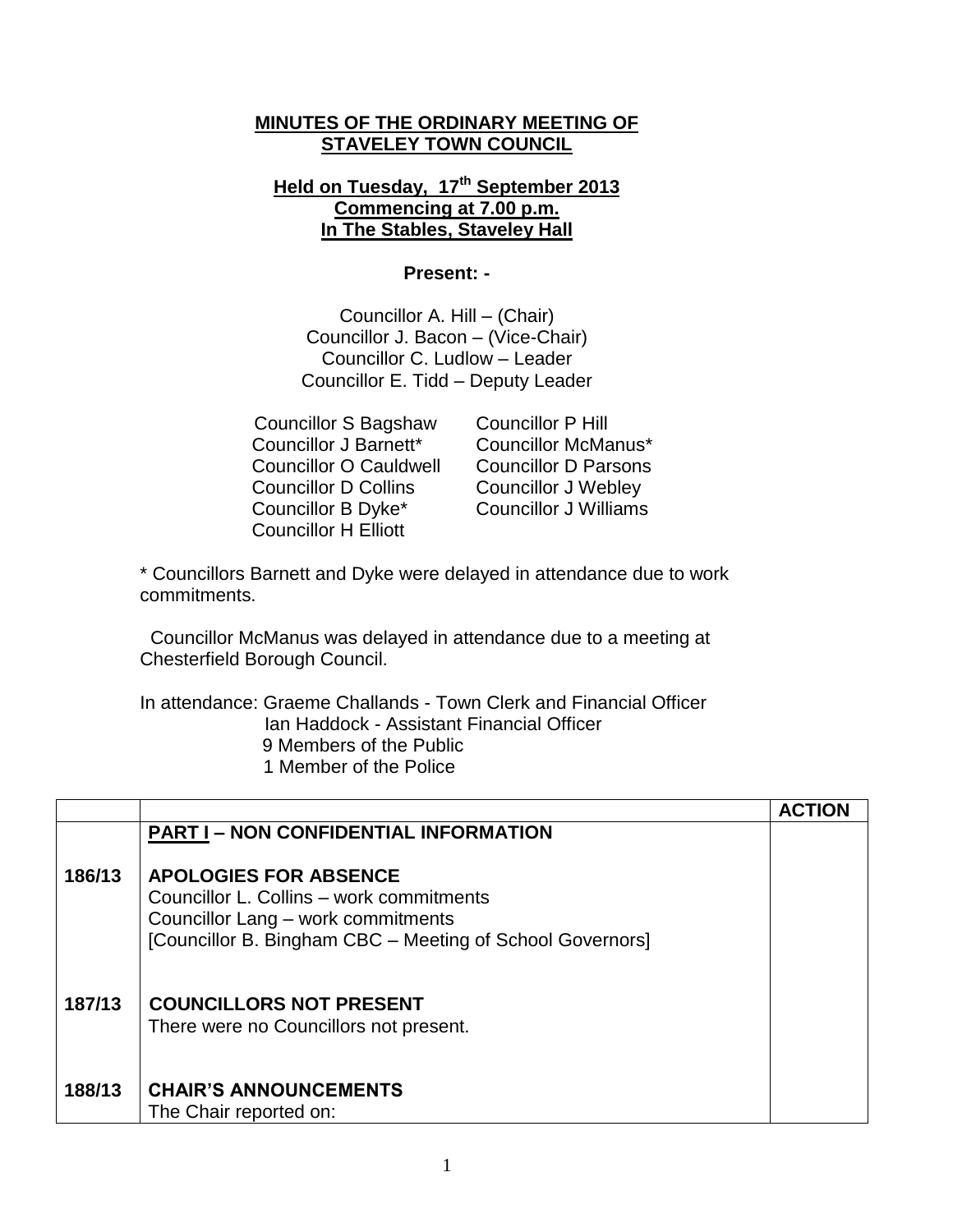| $\bullet$ | The commemoration of the Markham Pit Disasters Event. He had<br>attended the event with a number of other Councillors and had fair<br>enjoyed it as he had met up with men who he had worked with, a<br>number of whom were elderly but still around.                                                                                                                                                                                                                                                                                                                                                                                                                                                                                                                                                                                                                                              |  |
|-----------|----------------------------------------------------------------------------------------------------------------------------------------------------------------------------------------------------------------------------------------------------------------------------------------------------------------------------------------------------------------------------------------------------------------------------------------------------------------------------------------------------------------------------------------------------------------------------------------------------------------------------------------------------------------------------------------------------------------------------------------------------------------------------------------------------------------------------------------------------------------------------------------------------|--|
|           | Councillor D. Parsons thanked Staveley Town Council for being the<br>main sponsors, the Miners Welfares for bouquets, the villagers in<br>Poolsbrook and Staveley Hall Garden Centre for their wreaths<br>including the one donated free by the Staveley Hall Garden Centre for<br>the miners' wives. The biggest thanks was to Staveley Town Council<br>for thinking of and leading on the Event. It had made both national<br>and local news.                                                                                                                                                                                                                                                                                                                                                                                                                                                    |  |
| $\bullet$ | <b>East Midlands In Bloom:</b> He had recently reported on what a good<br>event it had been. Councillor Tidd as Chair of Leisure and Community<br>Committee reported that she had attended the East Midlands In Bloom<br>Award Ceremony held at the Grand Central Skegness. Many people<br>think that In Bloom is just about flowers but this is not the case. Over<br>150 people attended the Ceremony including herself and the Town<br>Clerk, so it was well attended by people from all over the East<br>Midlands, a wide area geographically. Staveley had been awarded a<br>Silver Award, up from a Bronze the previous year. It reflected the fact<br>that a lot of people were putting in a lot of work to make Staveley a<br>better place. She was proud that a lot of people from Derbyshire<br>attended, showing it was not just Staveley people who were proud of<br>where they lived. |  |
|           | Within the wider are of Chesterfield, Spire and St. Mary's Schools had<br>won awards.                                                                                                                                                                                                                                                                                                                                                                                                                                                                                                                                                                                                                                                                                                                                                                                                              |  |
|           | It proved Staveley was on the up and the judges had made a number<br>of comments to improve our entry next year.                                                                                                                                                                                                                                                                                                                                                                                                                                                                                                                                                                                                                                                                                                                                                                                   |  |
|           | [Councillor Barnett joined the Meeting at this point]                                                                                                                                                                                                                                                                                                                                                                                                                                                                                                                                                                                                                                                                                                                                                                                                                                              |  |
|           | Councillor A. Hill offered his thanks to the Caretaking Staff and<br>volunteers involved.                                                                                                                                                                                                                                                                                                                                                                                                                                                                                                                                                                                                                                                                                                                                                                                                          |  |
|           | Councillor Ludlow commented that achieving a Silver Award was a lot<br>of hard work. Chesterfield Borough Council have had a Silver Gilt for<br>the last few years and to go up to Gold would be nigh on impossible.<br>They had professional staff to get a Silver Gilt so for Staveley Town<br>Council to get a Silver with no specific staff was a great achievement<br>and a well deserved award. She offered her thanks to staff.                                                                                                                                                                                                                                                                                                                                                                                                                                                             |  |
|           | <b>Summer Activities Scheme</b><br>Councillor Hill reported that Staveley Town Council had held another                                                                                                                                                                                                                                                                                                                                                                                                                                                                                                                                                                                                                                                                                                                                                                                            |  |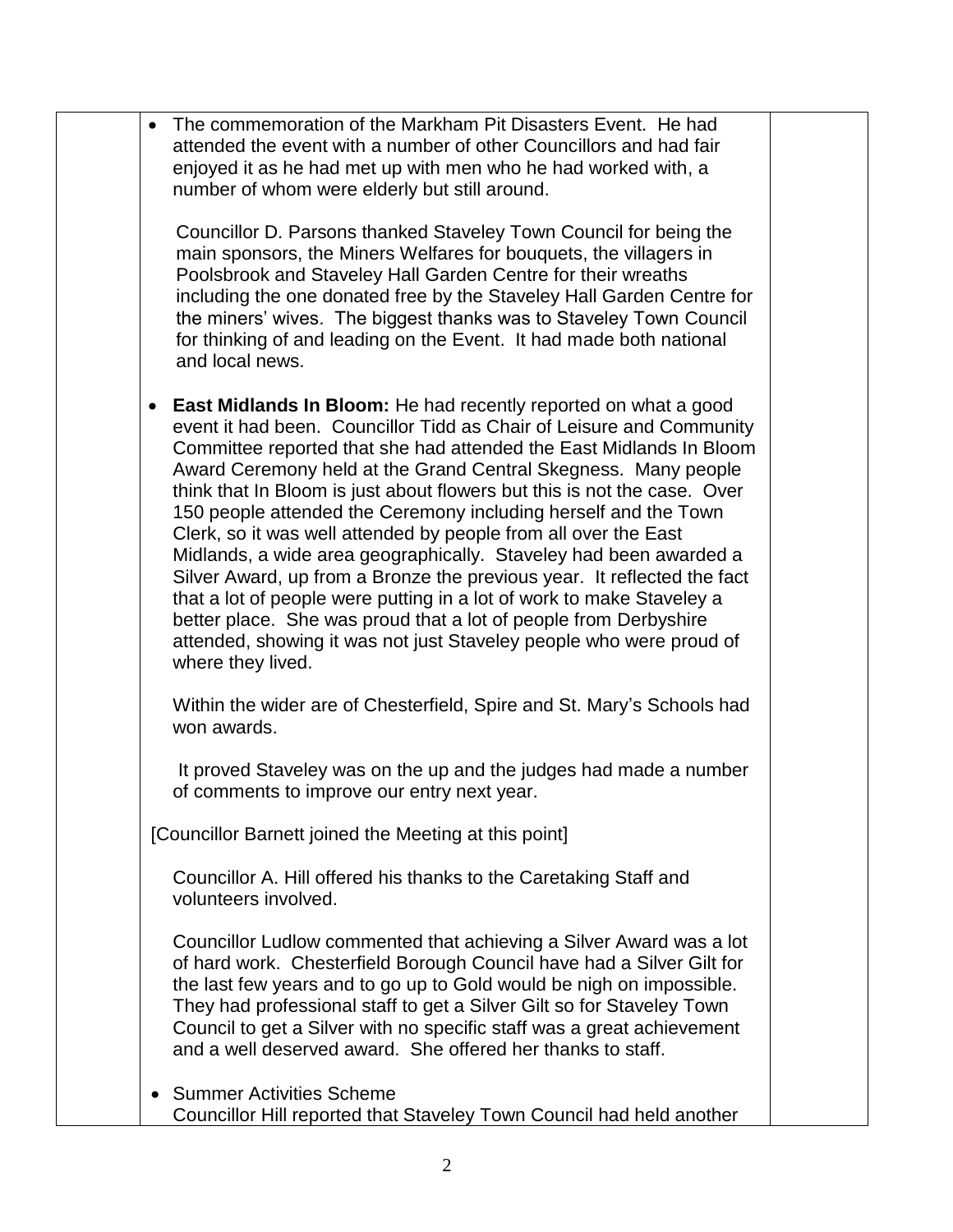|        | successful Summer Activities Scheme. Reports from parents had<br>been very complimentary with children having really enjoyed them<br>especially the trip to Barrow Hill Engine Sheds. In Barrow Hill Engine<br>Sheds Staveley had an excellent educational resource showing the<br>heritage of the town whish was important for the children of Staveley.<br>The Heart of Staveley Project would increase this educational resource<br>and continue to let children find out about their town. |  |
|--------|------------------------------------------------------------------------------------------------------------------------------------------------------------------------------------------------------------------------------------------------------------------------------------------------------------------------------------------------------------------------------------------------------------------------------------------------------------------------------------------------|--|
| 189/13 | <b>VARIATION OF ORDER OF BUSINESS</b><br>There were no proposals to vary the Order of Business.                                                                                                                                                                                                                                                                                                                                                                                                |  |
| 190/13 | TO DETERMINE WHICH ITEMS IF ANY FROM PART 1 OF THE<br>AGENDA SHOULD BE TAKEN WITH THE PUBLIC EXCLUDED<br>There were no proposals to exclude the public from any item in Part 1 of<br>the Agenda.                                                                                                                                                                                                                                                                                               |  |
| 191/13 | <b>DECLARATION OF MEMBERS' INTERESTS</b><br>a) There were no Declaration of Members' Interests.                                                                                                                                                                                                                                                                                                                                                                                                |  |
|        | b) No requests for dispensations were received.                                                                                                                                                                                                                                                                                                                                                                                                                                                |  |
|        | Councillor Ludlow asked the Town Clerk if he had heard from DALC on<br>the matter of his Declaring an Interest.                                                                                                                                                                                                                                                                                                                                                                                |  |
|        | The Town Clerk reported he had heard but he was awaiting further advice<br>as Sarita Presland had recommended.                                                                                                                                                                                                                                                                                                                                                                                 |  |
| 192/13 | <b>PRESENTATIONS</b><br>Councillor Alan Charles, Police Commissioner for Derbyshire had sent his<br>apologies: he had been unable to make the changed date of the meeting.<br>It was hoped to rearrange a visit for early 2014.                                                                                                                                                                                                                                                                |  |
| 193/13 | <b>PUBLIC SPEAKING</b><br>Joe Roberts reported that the 2014 Staveley Armed Forces and Veterans'<br>Association Armed Forces Weekend would be held on 12 <sup>th</sup> and 13 <sup>th</sup> July<br>at Pools Brook Country Park. He reported the event was attracting<br>international interest.                                                                                                                                                                                               |  |
|        | Councillor Hill thanked Joe for a copy of the DVD of this year's event<br>which was also available to watch on You Tube.                                                                                                                                                                                                                                                                                                                                                                       |  |
|        | John Morehen asked Councillors for details of the extra events Staveley                                                                                                                                                                                                                                                                                                                                                                                                                        |  |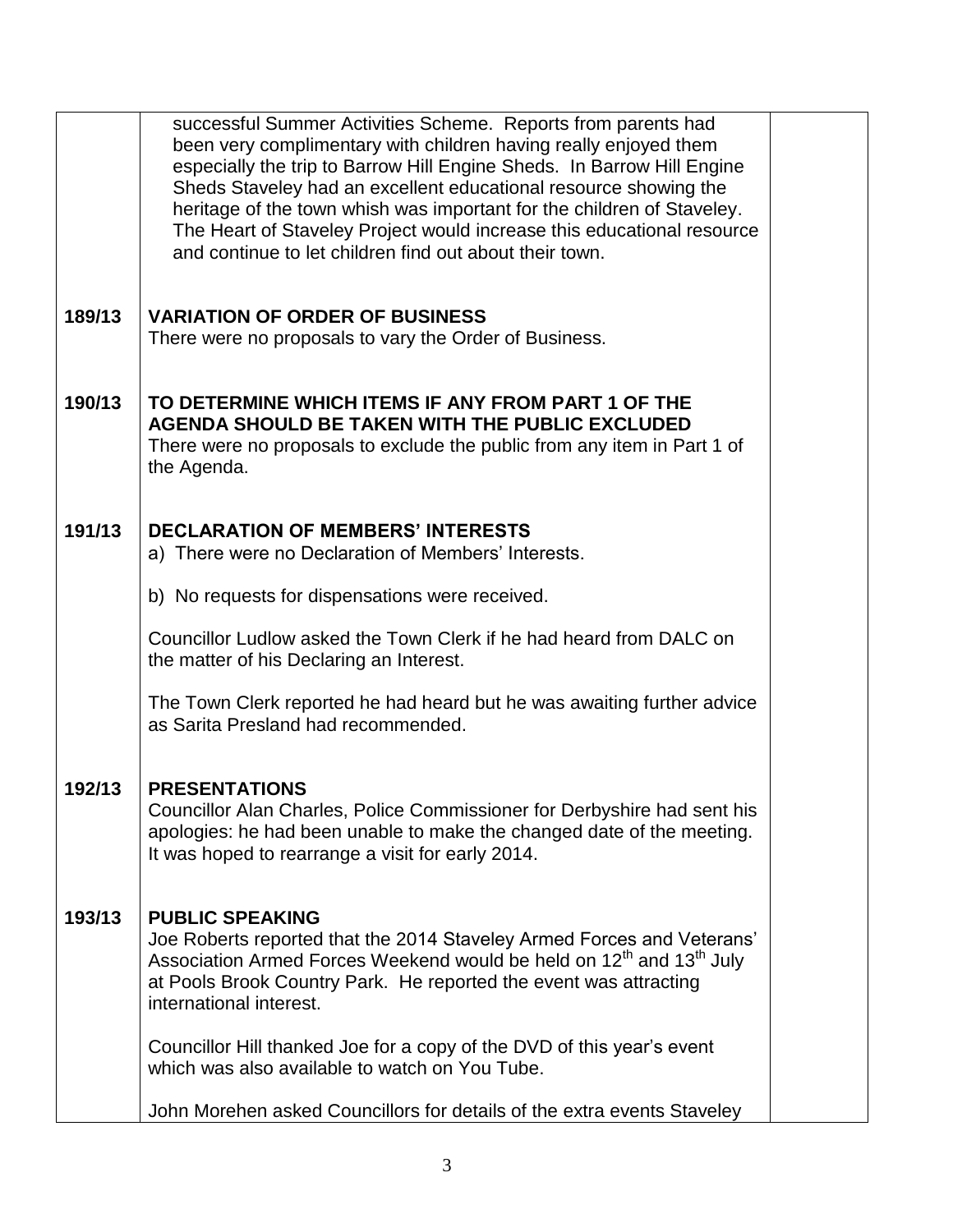|  | Town Council had put on this year for children in the area instead of the<br>coach trip.                                                                                                                                                                                                    |  |
|--|---------------------------------------------------------------------------------------------------------------------------------------------------------------------------------------------------------------------------------------------------------------------------------------------|--|
|  | He also asked if Councillors had all had their holidays in Staveley this<br>Summer instead of spending their money out of the area (a reason given<br>for cancelling the annual Community Coach Trip). Had Councillors<br>practised what they preached?                                     |  |
|  | Councillor A. Hill reported that entertainment had been provided in the<br>Market Place this summer for children.                                                                                                                                                                           |  |
|  | Councillor Tidd expanded that 3 events had been put on including face<br>painting, jugglers and street entertainment for children. The Chair<br>responded to the second part of Mr. Morehen's question that the holidays<br>of Councillors was a personal matter and would not be answered. |  |
|  | Mary White asked if the rumours involving the demolition of houses on<br>Carpenter Avenue due to radon gas were true?                                                                                                                                                                       |  |
|  | Councillor Ludlow responded that this had not been discussed at Cabinet<br>but Councillor McManus was the person to ask when he arrived.                                                                                                                                                    |  |
|  | Councillor Williams asked Mary if there were any Radon Gas Monitors in<br>the houses on Carpenter Avenue?                                                                                                                                                                                   |  |
|  | Mary replied not that she knew of.                                                                                                                                                                                                                                                          |  |
|  | Marion Gerrard thanked the Chair for attending Staveley Armed Forces<br>and Veterans' Association's Armed Forces Weekend in his Chain of<br>Office. She also thanked the organising Committee and the Police.                                                                               |  |
|  | The Chair clarified that the residents who had spoken at the last Ordinary<br>Meeting had been from the Middlecroft Ward not Inkersall.                                                                                                                                                     |  |
|  | b) Community Safety<br>PCSO Sue Cooke gave her report on crime figures for the Chesterfield<br>area which included Staveley Town Council.                                                                                                                                                   |  |
|  | • There had been a 17.9% reduction in overall crime<br>• There had been a 0.2% increase in Anti-Social Behaviour but this<br>was statistically insignificant.                                                                                                                               |  |
|  | She was pleased to report that the Staveley Shopwatch Scheme which<br>had taken her 2 years to set up was now operational. It had involved a lot<br>of hard work but Staveley now had a system that could respond to<br>problems instantly.                                                 |  |
|  |                                                                                                                                                                                                                                                                                             |  |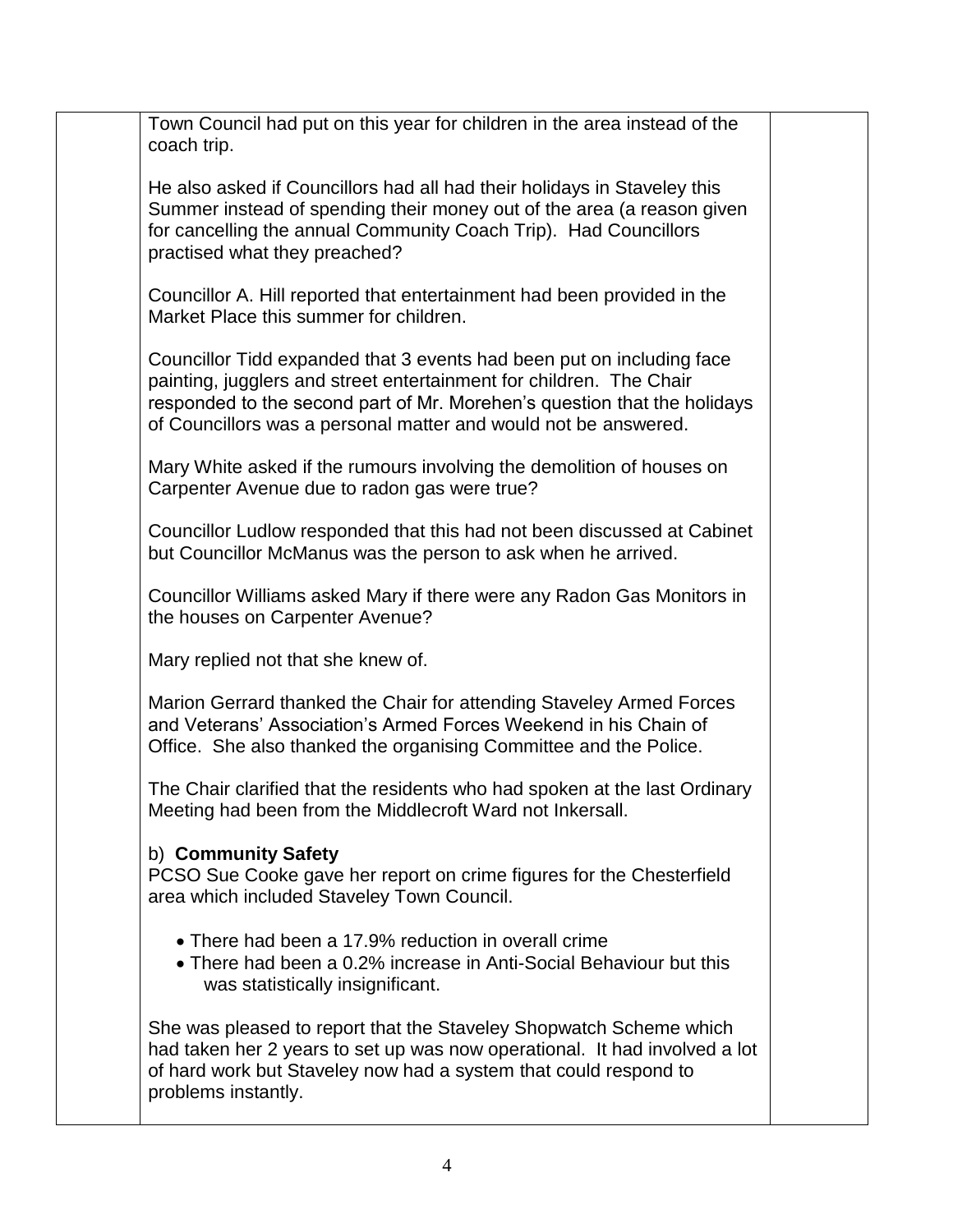|        | The Chair thanked Sue for all her hard work and he was joined in this by<br>Councillors Williams and Bagshaw.                                                                                                                                                                                                                                                                                                                                                                                                                                               |  |
|--------|-------------------------------------------------------------------------------------------------------------------------------------------------------------------------------------------------------------------------------------------------------------------------------------------------------------------------------------------------------------------------------------------------------------------------------------------------------------------------------------------------------------------------------------------------------------|--|
| 194/13 | <b>CONFIRMATION OF MINUTES OF THE ORDINARY MEETING OF</b><br>STAVELEY TOWN COUNCIL HELD ON TUESDAY 9th JULY 2013<br>It was RESOLVED that the Minutes of the Ordinary Meeting of Staveley<br>Town Council held on Tuesday 9 <sup>th</sup> July 2013 be approved as a true<br>record.                                                                                                                                                                                                                                                                         |  |
| 195/13 | <b>MATTERS ARISING FROM THE MINUTES OF THE ORDINARY</b><br>MEETING OF STAVELEY TOWN COUNCIL HELD ON TUESDAY 9th<br><b>JULY 2013</b><br>167/13a) Public Speaking<br>Councillor Parsons updated the Meeting on the issue of the sale of 1<br>Church Close. He had worked with the local residents and had found<br>them very co-operative, in contrast to Ability. The existing residents had<br>offered to help the young people designated to move in to the property. In<br>contrast Ability had offered him information but so far had failed to deliver. |  |
| 196/13 | TO CONSIDER THE RESOLUTIONS OF THE PLANNING AND<br><b>ENVIRONMENTAL COMMITTEE OF STAVELEY TOWN COUNCIL</b><br>HELD ON WEDNESDAY 12TH JUNE 2013<br>The Minutes of the Planning and Environmental Committee held on<br>Wednesday 12 <sup>th</sup> June 2013 were RECEIVED.<br>Councillor Parsons expressed his disagreement with a recent Planning<br>Application to build a wind turbine near Pools Brook Country Park. This<br>he believed would be in the flight path of birds particularly those using the                                                |  |
|        | Nature Pont area.<br>He was not against wind turbines but this particular proposal should be<br>opposed.<br>Councillor Webley did not wish to oppose it as he is totally in favour of<br>wind turbines. The application would go through the planning process<br>and during that all issues would be examined.                                                                                                                                                                                                                                              |  |
|        | Councillor Parsons explained he opposed this application purely due to its<br>site.                                                                                                                                                                                                                                                                                                                                                                                                                                                                         |  |
|        | The Chair stated he had to be careful on this issue as Vice-Chair of<br>Planning Committee at Chesterfield Borough Council.                                                                                                                                                                                                                                                                                                                                                                                                                                 |  |
|        | Councillor Elliott told the meeting she had been contacted by a couple<br>raising a petition in opposition but Declared an Interest as she was a                                                                                                                                                                                                                                                                                                                                                                                                            |  |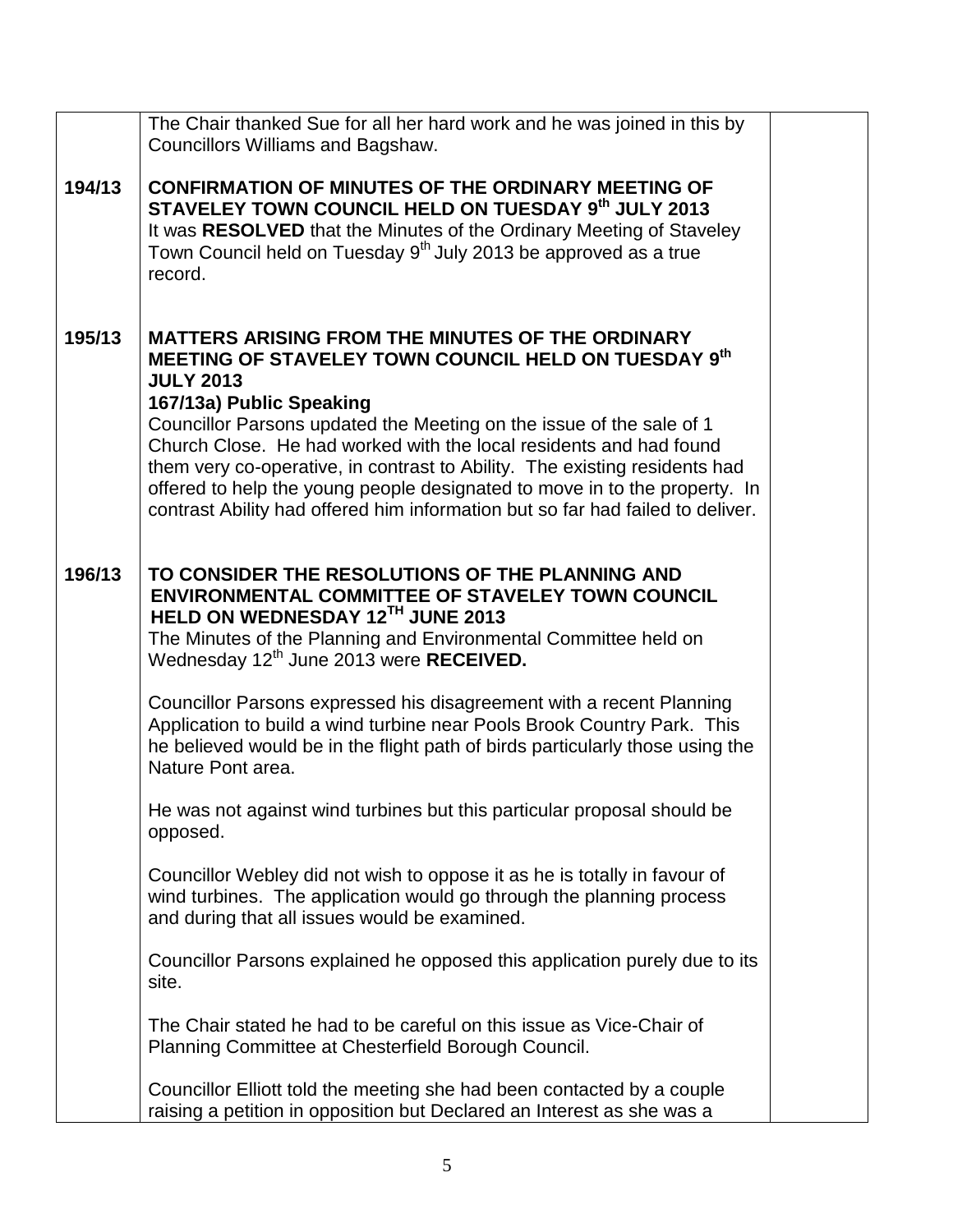|        | member of Chesterfield Borough Council's Planning Committee.                                                                                                                                                                                                      |           |
|--------|-------------------------------------------------------------------------------------------------------------------------------------------------------------------------------------------------------------------------------------------------------------------|-----------|
|        | Councillor Parsons clarified that there was not an application for a wind<br>farm – it was a single turbine and the plans were on public display so he<br>had expected Councillor A. Hill to be aware of the proposal.                                            |           |
|        | Councillor Ludlow informed the Meeting that there was good news on the<br>Planning front in Chesterfield Borough Council: Go Outdoors were moving<br>on to the former Tesco Site and would create 160 jobs including moving<br>their Headquarters from Sheffield. |           |
|        | Councillor Williams suggested that the plans and associated documents<br>be put on display in Staveley Hall.                                                                                                                                                      |           |
|        | The Town Clerk said the Planning Application had been sent to Councillor<br>P. Hill as the Staveley Town Council Planning Representative for the area<br>where the wind turbine was proposed for her comments.                                                    |           |
|        | He would arrange for the details to be downloaded and put on display.                                                                                                                                                                                             | <b>GC</b> |
| 197/13 | TO CONSIDER RECOMMENDATIONS OF THE LEISURE AND<br>COMMUNITY COMMITTEE OF STAVELEY TOWN COUNCIL HELD ON<br><b>WEDNESDAY 26th JUNE 2013</b><br>It was RESOLVED that these be approved.                                                                              |           |
| 198/13 | <b>MATTERS ARISING FROM THE MINUTES OF THE LEISURE AND</b><br><b>COMMUNITY COMMITTEE OF STAVELEY TOWN COUNCIL HELD ON</b><br><b>WEDNESDAY 26th JUNE 2013</b><br>There were no matters arising.                                                                    |           |
| 199/13 | TO CONSIDER RECOMMENDATIONS OF THE POLICY, FINANCE<br>AND PUBLICITY COMMITTEE OF STAVELEY TOWN COUNCIL HELD<br>ON WEDNESDAY 26 <sup>th</sup> JUNE 2013<br>It was RESOLVED that these be approved.                                                                 |           |
| 200/13 | MATTERS ARISING FROM THE MINUTES OF THE POLICY, FINANCE<br>AND PUBLICITY COMMITTEE OF STAVELEY TOWN COUNCIL HELD<br>ON WEDNESDAY 26th JUNE 2013<br>There were no matters arising.                                                                                 |           |
| 201/13 | <b>26 HIGH STREET STAVELEY</b><br>The Town Clerk reported that a Draft Lease had finally been received.                                                                                                                                                           |           |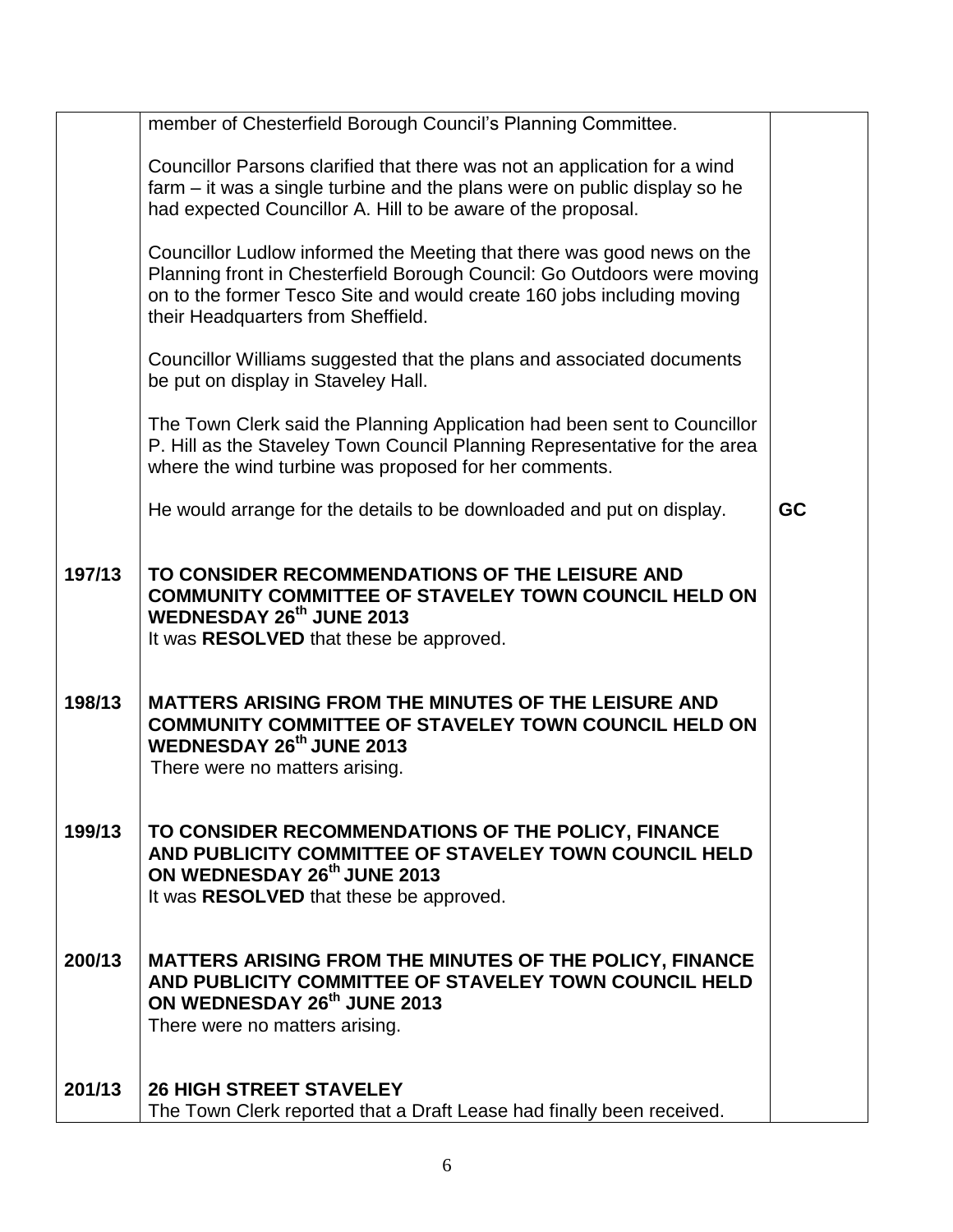|        | There were a number of items of concern that needed clarification and the<br>Town Council's solicitors were working on this. It was a full repairing<br>lease and this may involve the Council in expenditure over the term of the<br>lease such as in the event the boiler failed.<br>He would report back fully once the facts had been established. The<br>Agent had agreed to a further inspection of the premises but only on an<br>accompanied basis – they would not supply the keys.<br>He had visited adjoining properties to get views of other tenants of the<br>landlord.<br>If all went smoothly completion could be within 4 to 6 weeks.<br>Councillor Ludlow said that it would appear the Lease was a standard one<br>issued in all such cases.                                                                                                                              |  |
|--------|----------------------------------------------------------------------------------------------------------------------------------------------------------------------------------------------------------------------------------------------------------------------------------------------------------------------------------------------------------------------------------------------------------------------------------------------------------------------------------------------------------------------------------------------------------------------------------------------------------------------------------------------------------------------------------------------------------------------------------------------------------------------------------------------------------------------------------------------------------------------------------------------|--|
| 202/13 | <b>TOWN CLERK'S REPORT</b><br>The Town Clerk spoke to his Report previously issued.<br>Following the July Ordinary Meeting of Staveley Town Council<br>I continued to plan and organise the Markham Pit Disasters<br>Memorial Event in liaison with Derbyshire County Council, Alkane Energy<br>and other partners. Whilst I was on holiday for the event the reports back<br>were excellent and we have received a number of thank yous for our role.<br>I continued to plan and organise the Staveley Town Council Arts and<br>$\bullet$<br>Crafts Competition Presentation Evening. This took place on Friday<br>12 <sup>th</sup> July and, thanks to our staff, was another great success. It was<br>we believe the largest attendance to date and our staff prepared an<br>excellent buffet which was greatly enjoyed. Feedback from those<br>present and the schools was very positive |  |
|        | I attended the NALC "People In Action" event at Sheffield on 11 <sup>th</sup> July<br>$\bullet$<br>and as ever came away with one or two ideas to keep Staveley Town<br>Council progressing.<br>I attended The Staveley Armed Forces and Veterans' Association<br>$\bullet$<br>Weekend in Poolsbrook Country Park on 13 <sup>th</sup> July 2013. This was a<br>great success, blessed with hot sunny weather, drawing large crowds.<br>Incidentally to the event I learnt that the Caravan Club Site was<br>continuing to be a great success.<br>Archemis returned to continue their series of Community Archaeology<br>$\bullet$<br>events with the Midden Dig on the front of Staveley Hall. Lasting a<br>couple of weeks this was once again the scene of lots of volunteers                                                                                                              |  |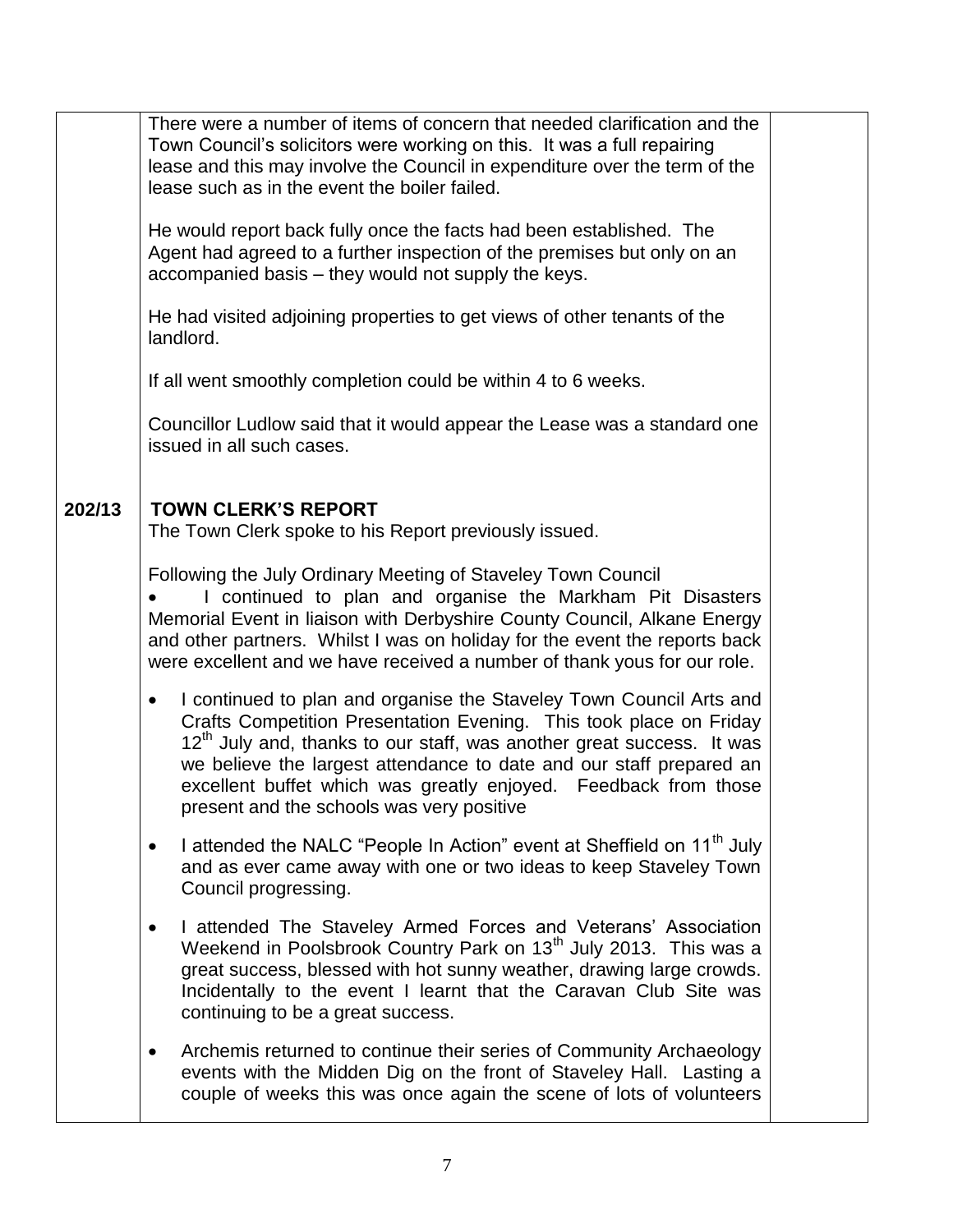helping the professionals.

 $\cdot$  On 16<sup>th</sup> July I went to meet with our HLF Grants Officer and Mentor to report on progress with the Heart of Staveley Project.

 They have invited us to submit a Supplementary Bid next year which will have the designed effect of filling the "gap funding" for Contract 2. The Heritage Lottery Fund continues to demonstrate a strong support, including financial support, for Staveley Town Council.

- We hosted and said goodbye to Work Experience Students from Netherthorpe School and Springwell Community College as well as Samita Dhir from Sheffield Hallam University.
- The last role I performed in July was to act as Chair for the Annual General Meeting of the Friends of Poolsbrook Country Park. I then went on Annual Leave.
- We held the Summer Activities Scheme in 4 locations and I visited one and found as ever that we were putting on an excellent scheme at a good price.
- The Heart of Staveley Project Board held its inaugural meeting on 20<sup>th</sup> August and was a great success in partnership working with Heart of Staveley Limited. A great deal of progress was made.
- I attended the leaving do of Dr. Geraint Coles on August 23<sup>rd</sup> before he left his job as the Development Manager for Chesterfield Canal.
- I have begun the process of organising the Staveley Town Council World War One Commemoration Working Party.
- I have begun the process of organising the Staveley Town Council Community Bonfire and Fireworks Display 2013, following the meeting with Derbyshire County Council Emergency Planning on 3<sup>rd</sup> September.
- My resignation from the Board of Heart of Staveley Limited was accepted at their meeting on 3<sup>rd</sup> September.
- Together with Councillor Tidd, Chair of the Leisure and Community Committee and Jayne Collins of the Staveley Hall Garden Centre, I attended the East Midlands in Bloom Awards Ceremony in Skegness on 11<sup>th</sup> September. I am delighted to report that this year Staveley was awarded a Silver Award. Members will recall last year we received a Bronze Award so once again we have made progress. The Judges also issued a special award for the efforts of the Council in raising funds for the Heart of Staveley Project.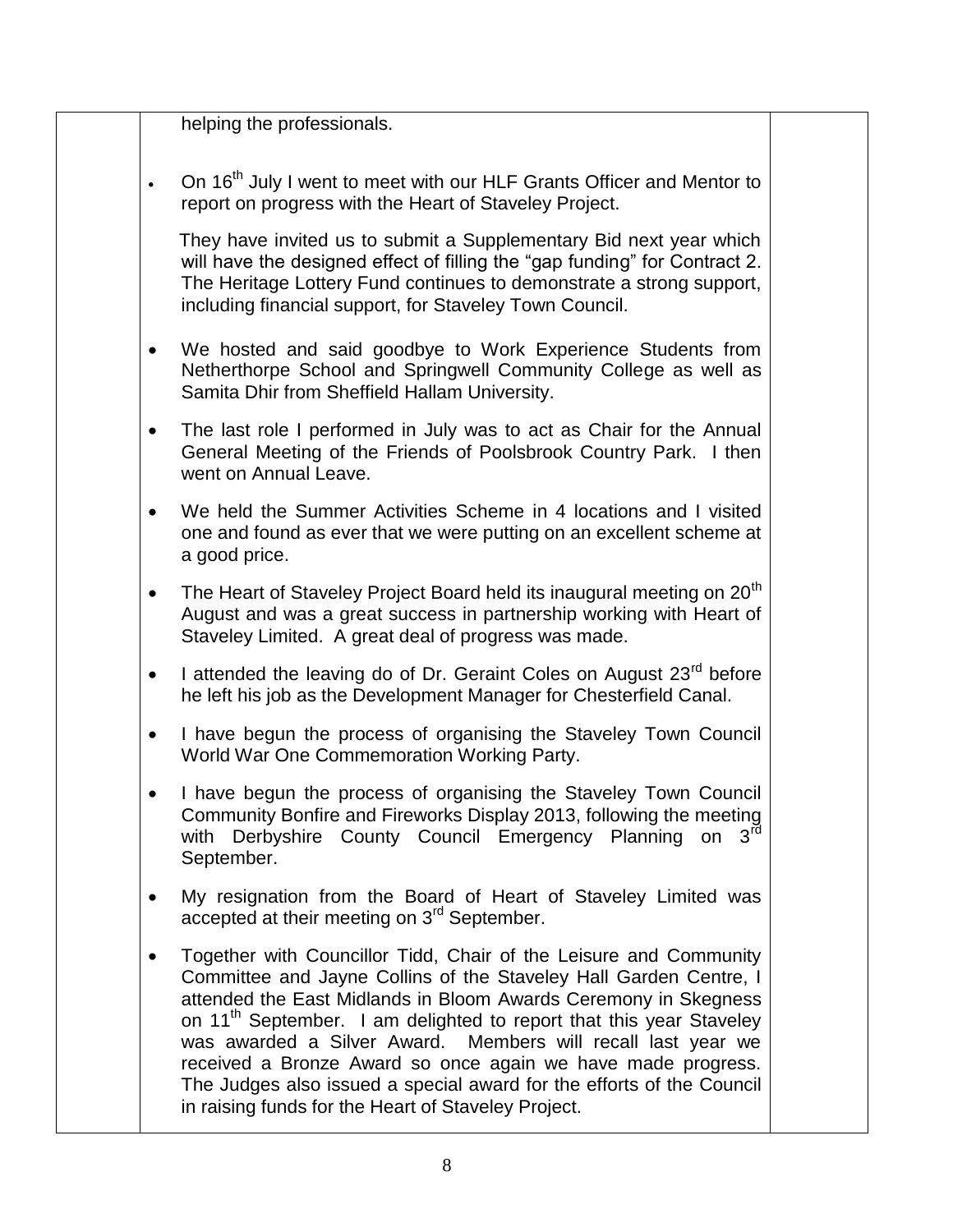|        | <b>Coming Up</b><br>18.09.13<br>6.00 p.m. Leisure and Community Committee<br>7.00 p.m. Policy Finance and Publicity Committee<br>23.09.13<br>World War 1 Working Party<br>25.09.13<br><b>Planning and Environment Committee</b><br>Section 137 Committee<br>02.10.13<br>08.10.13<br><b>Ordinary Meeting of Staveley Town Council</b><br>These are the highlights with ordinary work continuing with our projects<br>including Staveley Hall, Speedwell Rooms, 26 High Street, The Market<br>etc.                                                                                                                                                                                                                                                                                                                                                                                                                                                                                                                                                                                                                                                                                                                               |  |
|--------|--------------------------------------------------------------------------------------------------------------------------------------------------------------------------------------------------------------------------------------------------------------------------------------------------------------------------------------------------------------------------------------------------------------------------------------------------------------------------------------------------------------------------------------------------------------------------------------------------------------------------------------------------------------------------------------------------------------------------------------------------------------------------------------------------------------------------------------------------------------------------------------------------------------------------------------------------------------------------------------------------------------------------------------------------------------------------------------------------------------------------------------------------------------------------------------------------------------------------------|--|
|        | He updated the meeting on:                                                                                                                                                                                                                                                                                                                                                                                                                                                                                                                                                                                                                                                                                                                                                                                                                                                                                                                                                                                                                                                                                                                                                                                                     |  |
|        | • Progress on organising the Community Bonfire and Firework<br>Display with a Road Closure applied for, volunteers approached<br>and other issues progressed.<br>Similarly a Road Closure had been applied for for the<br>Remembrance Day Parade - this involved almost 200 letters<br>having to be delivered.<br>Proposals were being drawn up for an improved Victorian Fayre at<br>$\bullet$<br>Christmas including a stage for local bands and a lantern parade.<br>Chesterfield Borough Council had issued a letter regarding<br>$\bullet$<br>Staveley Town Council's financial contribution of £1000 per annum<br>to the Chesterfield Canal Partnership together with an invitation to<br>formally join and participate in the Partnership.<br>This will be placed on the Agenda of the Policy Finance and<br><b>Publicity Committee</b><br>• Chesterfield Borough Council's Statement of Principle on Gambling<br>had been received and would be placed on the Agenda of the<br>Policy Finance and Publicity Committee.<br>• The Royal British Legion had been welcomed to Staveley Hall as a<br>base for their local advice service.<br>Arrangements for training for Councillors would be finalised in due<br>course. |  |
| 203/13 | <b>ACCOUNTS</b><br>The schedule of accounts paid since the last meeting was<br>(a)<br><b>RECEIVED.</b>                                                                                                                                                                                                                                                                                                                                                                                                                                                                                                                                                                                                                                                                                                                                                                                                                                                                                                                                                                                                                                                                                                                         |  |
|        | Councillor Ludlow reported she was involved in Chesterfield Borough<br>Council's Budget and it had been noted that Staveley Town Council was<br>not contributing to the maintenance of the Bowling Green behind Staveley<br>Hall.                                                                                                                                                                                                                                                                                                                                                                                                                                                                                                                                                                                                                                                                                                                                                                                                                                                                                                                                                                                              |  |
|        | The Town Clerk confirmed that this was the case. Staveley Town Council                                                                                                                                                                                                                                                                                                                                                                                                                                                                                                                                                                                                                                                                                                                                                                                                                                                                                                                                                                                                                                                                                                                                                         |  |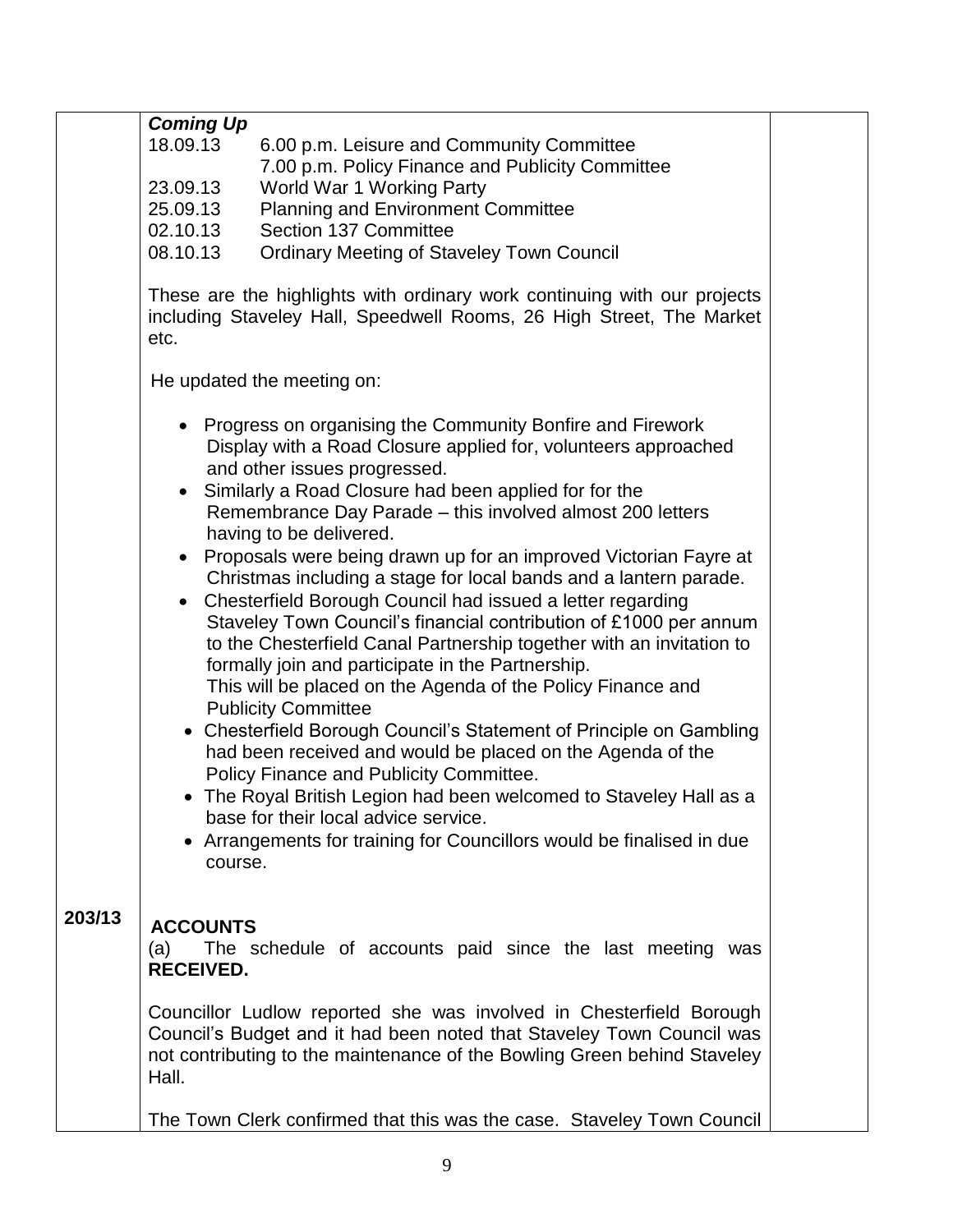|        | had never paid towards this facility as a result he understood there was a<br>long standing agreement dating back many years that Chesterfield<br>Borough Council would maintain the Bowling Green and the grass around<br>the Hall. He assumed that this agreement dated back to the date<br>Staveley Town Council purchased the Hall. |           |
|--------|-----------------------------------------------------------------------------------------------------------------------------------------------------------------------------------------------------------------------------------------------------------------------------------------------------------------------------------------|-----------|
|        | Ian Haddock agreed with this assessment; it had always been the case.                                                                                                                                                                                                                                                                   |           |
|        | Councillor Ludlow responded that Chesterfield Borough Council was<br>intending not to continue bearing the cost of the Bowling Green; that<br>would go to Staveley Town Council.                                                                                                                                                        |           |
|        | (b) Statement of Income and Expenditure<br>lan Haddock spoke to the Cost Centre Report provided. It covered<br>Quarter One and next month he would be in a position to provide Quarter<br>One and Quarter Two all up to date.                                                                                                           |           |
|        | <b>Councillors McManus and Councillor Dyke arrived during this item.</b>                                                                                                                                                                                                                                                                |           |
|        | Section 137 - Appeals for Financial Assistance<br>(c)<br>Nothing to report.                                                                                                                                                                                                                                                             |           |
|        | Other financial matters.<br>(d)<br>There were no other financial matters.                                                                                                                                                                                                                                                               |           |
| 204/13 | <b>WARD REPORTS BY COUNCILLORS</b><br>Councillor Williams asked if the seat on Inkersall Green could be moved<br>next to the bus stop where it would benefit Old Age Pensioners in<br>particular.                                                                                                                                       |           |
|        | Councillor Ludlow was to address this matter in Cabinet at Chesterfield<br>Borough Council.                                                                                                                                                                                                                                             | CL        |
| 205/13 | <b>GENERALLY</b><br>Nothing to report.                                                                                                                                                                                                                                                                                                  |           |
| 206/13 | <b>ALLOTMENTS</b><br>The Town Clerk reported that a meeting would be arranged as soon as<br>his workload allowed.                                                                                                                                                                                                                       |           |
|        | Councillor Dyke asked about the replacement fence around Middlecroft<br>Allotments.                                                                                                                                                                                                                                                     |           |
|        | The Town Clerk responded he would catch up with Atkinsons on                                                                                                                                                                                                                                                                            | <b>GC</b> |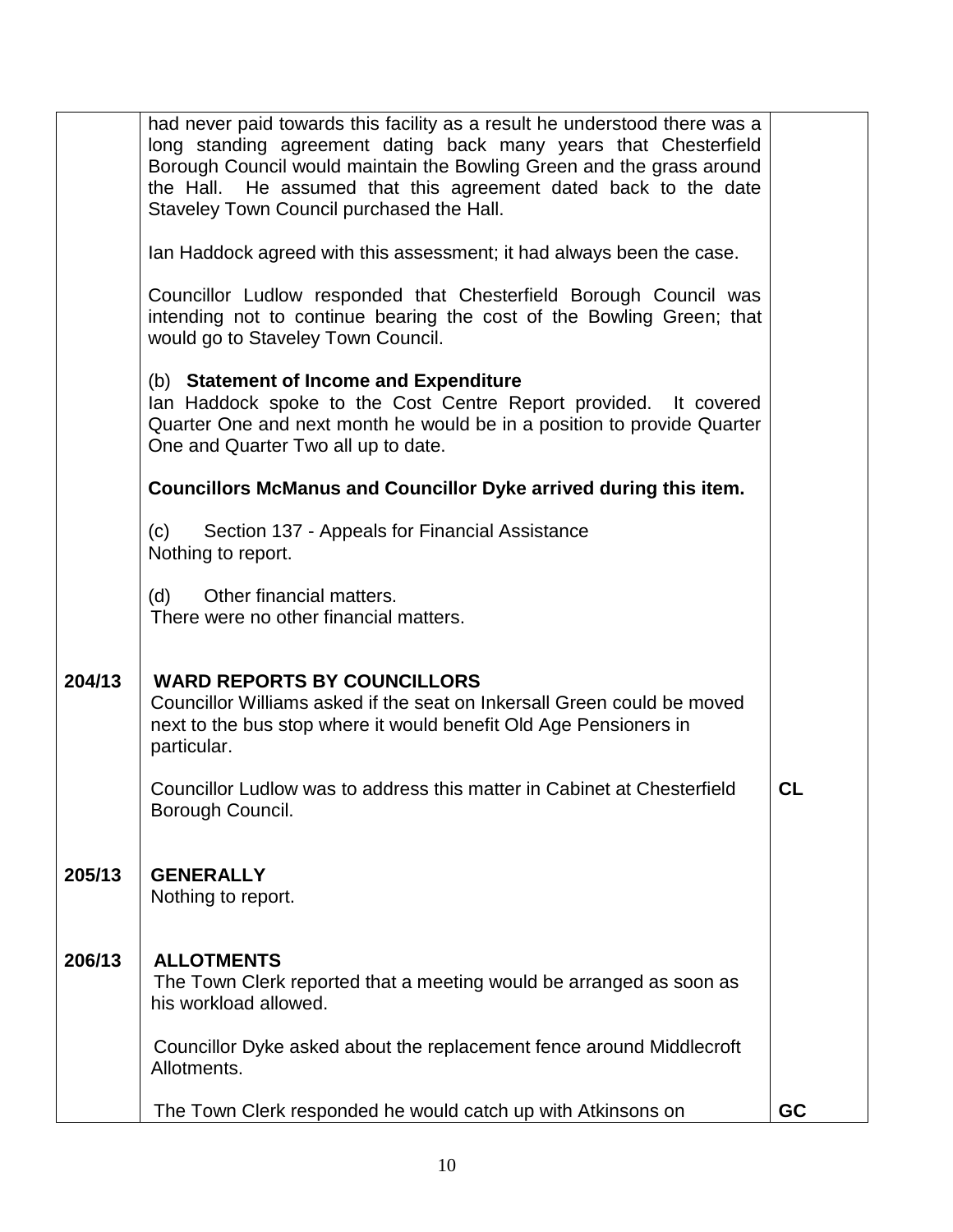|        |                                                                                                                                                                                                                                                                                                                                       | progress in general including the fence.                                                                                                                                                                                                                             |           |  |  |
|--------|---------------------------------------------------------------------------------------------------------------------------------------------------------------------------------------------------------------------------------------------------------------------------------------------------------------------------------------|----------------------------------------------------------------------------------------------------------------------------------------------------------------------------------------------------------------------------------------------------------------------|-----------|--|--|
|        | Council for the village.                                                                                                                                                                                                                                                                                                              | Councillor Ludlow asked who owned Barrow Hill Allotments. The Town<br>Clerk responded it was Chesterfield Borough Council's land and<br>replacement allotments awaited the future plan by Chesterfield Borough                                                       |           |  |  |
|        |                                                                                                                                                                                                                                                                                                                                       | He would follow this us with Mike Hayden.                                                                                                                                                                                                                            | <b>GC</b> |  |  |
| 207/13 | <b>ITEMS FOR ACTION</b><br>Nothing to report.                                                                                                                                                                                                                                                                                         |                                                                                                                                                                                                                                                                      |           |  |  |
| 208/13 | at the Speedwell Rooms.                                                                                                                                                                                                                                                                                                               | <b>CHESTERFIELD BOROUGH COUNCIL</b><br>The date of the next (and first) Community Assembly was 26 September                                                                                                                                                          |           |  |  |
|        |                                                                                                                                                                                                                                                                                                                                       | This replaced the Community Forums.                                                                                                                                                                                                                                  |           |  |  |
|        | Councillor Ludlow asked what had happened to the Market Report. Ian<br>Haddock responded he had sent it. Councillor Ludlow said Chesterfield<br>Borough Council were withholding their contribution until its receipt. Ian<br><b>ICH</b><br>agreed to send a revised version to Bernie Wainwright at Chesterfield<br>Borough Council. |                                                                                                                                                                                                                                                                      |           |  |  |
| 209/13 | <b>SEALING OF DOCUMENTS</b>                                                                                                                                                                                                                                                                                                           |                                                                                                                                                                                                                                                                      |           |  |  |
|        | <b>RESOLVED –</b>                                                                                                                                                                                                                                                                                                                     | That the Common Seal of the Council be affixed to any<br>documents or agreements necessary to carry into effect<br>any resolution or decisions passed by or confirmed at<br>this meeting.                                                                            |           |  |  |
|        |                                                                                                                                                                                                                                                                                                                                       | <b>PART II - CONFIDENTIAL BUSINESS</b>                                                                                                                                                                                                                               |           |  |  |
| 210/13 |                                                                                                                                                                                                                                                                                                                                       | <b>PUBLIC BODIES (ADMISSION TO MEETINGS ACT), 1960</b>                                                                                                                                                                                                               |           |  |  |
|        | <b>RESOLVED –</b>                                                                                                                                                                                                                                                                                                                     | That in view of the fact that publicity would be prejudicial<br>to the public interest by reason of the confidential nature<br>of the following matters, the public and representatives of<br>the press excluded from this meeting during the<br>discussion thereof. |           |  |  |
|        |                                                                                                                                                                                                                                                                                                                                       |                                                                                                                                                                                                                                                                      |           |  |  |